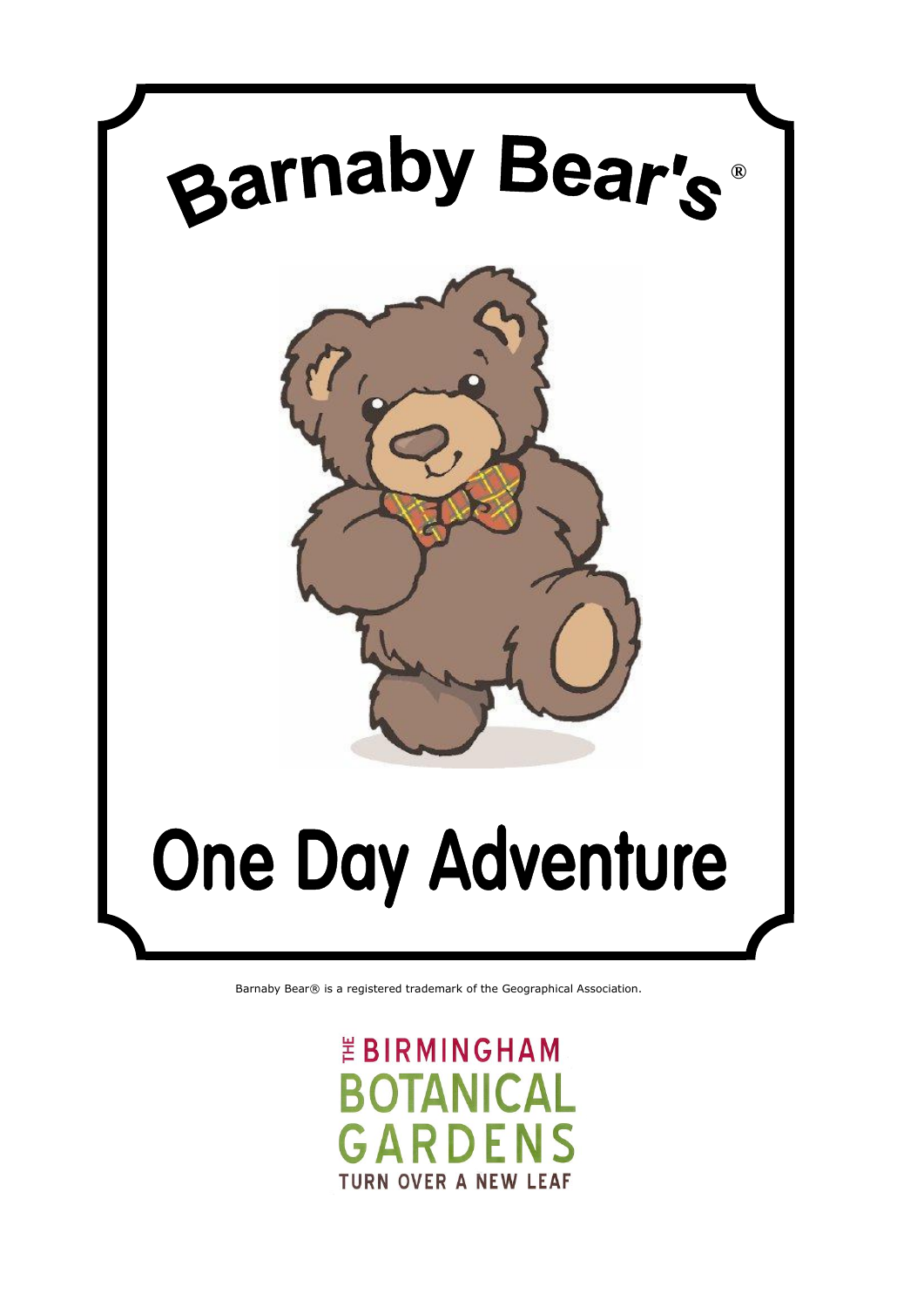

# **"One Day Adventure Around the World" with Barnaby Bear®**



This is a teaching programme designed to enable KS1 children to experience "first hand" differing climatic conditions around the world. It provides a focus for an out of school visit, allowing the whole class to travel with Barnaby Bear to several contrasting places in one day.

- Using the resources at the Botanical Gardens, especially our glasshouses, children will be invited to "Barnaby Bear's One Day Adventure Around the World".
- Children will visit the Tropical (rainforest), Sub-Tropical, Mediterranean and Arid (desert) glasshouses.
- The children will experience the physical aspects of plants and explore through their own feelings the human features connected to these places.

To enable your pupils to enter into the spirit of Barnaby's adventure, you can invite them to the Botanical Gardens by postcard from Barnaby!



Before your visit you could also introduce the day following Barnaby's journey with reference to a world map. On request, pictures of Barnaby Bear can be hidden around the glasshouses for the children to find.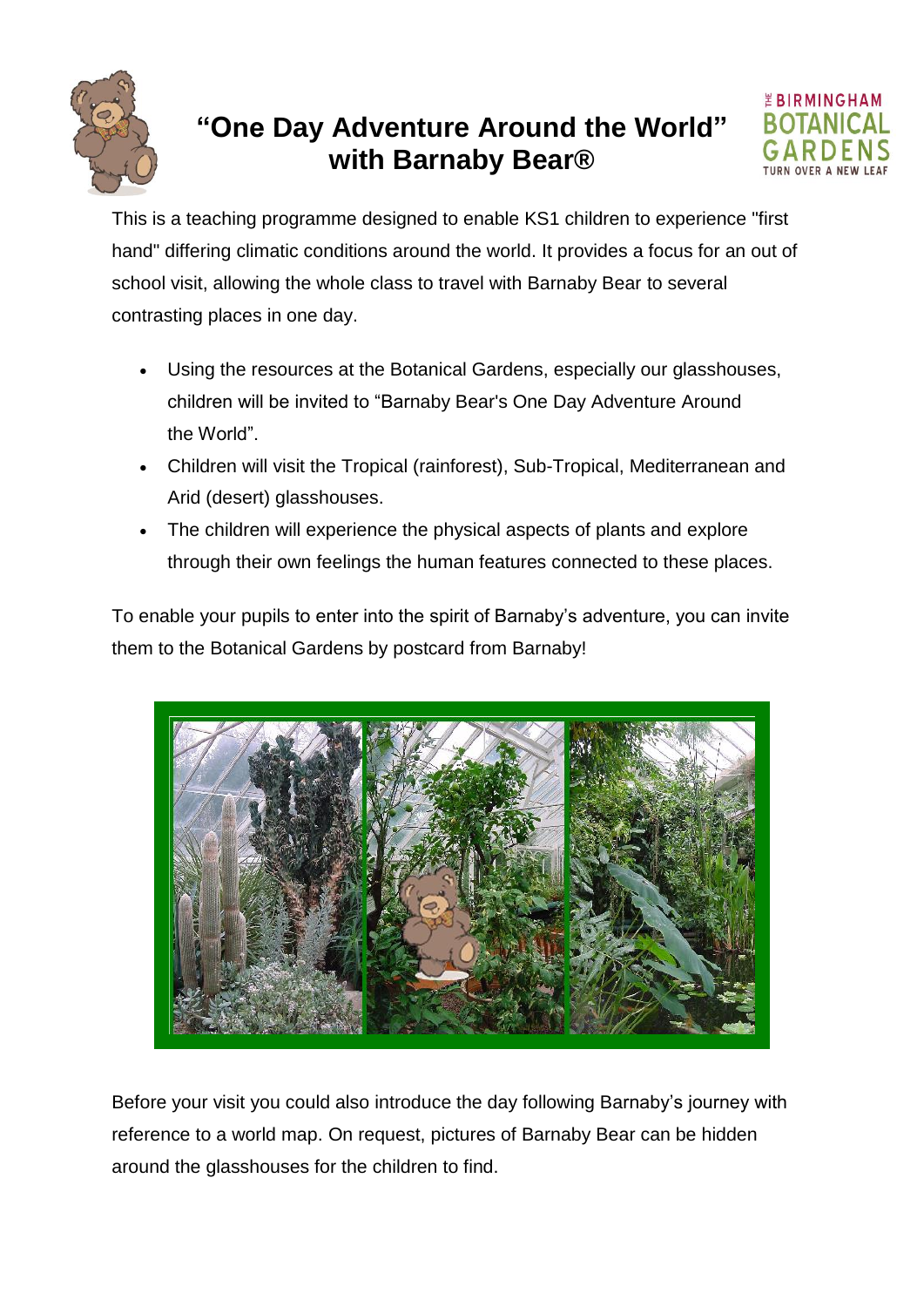# **Activities**

Teachers can choose one or more activity from the following, depending on the children's progress:

## **Barnaby's journey through the glasshouses**

The children explore each climatic region discovering images of Barnaby, drawing their attention to the range of plants. They can keep a tally of how many Barnaby pictures they find in each glasshouse and then choose any plant in that glasshouse to record in their journal. You could even sing the "Going on a Barnaby Bear Hunt" song as you go around!

## **Barnaby's weather report**

An activity through which the children describe their observations about the weather, stimulated by a picture sheet.

## **Barnaby's suitcase**

Children discuss what items Barnaby may wish to pack for each visit.

## **Barnaby discovers the many uses of plants**

Helped by plant labels, the children discover our reliance on plants and how they use them at home.

## **Barnaby brings home plant presents**

Picture frames for the children's favourite plants.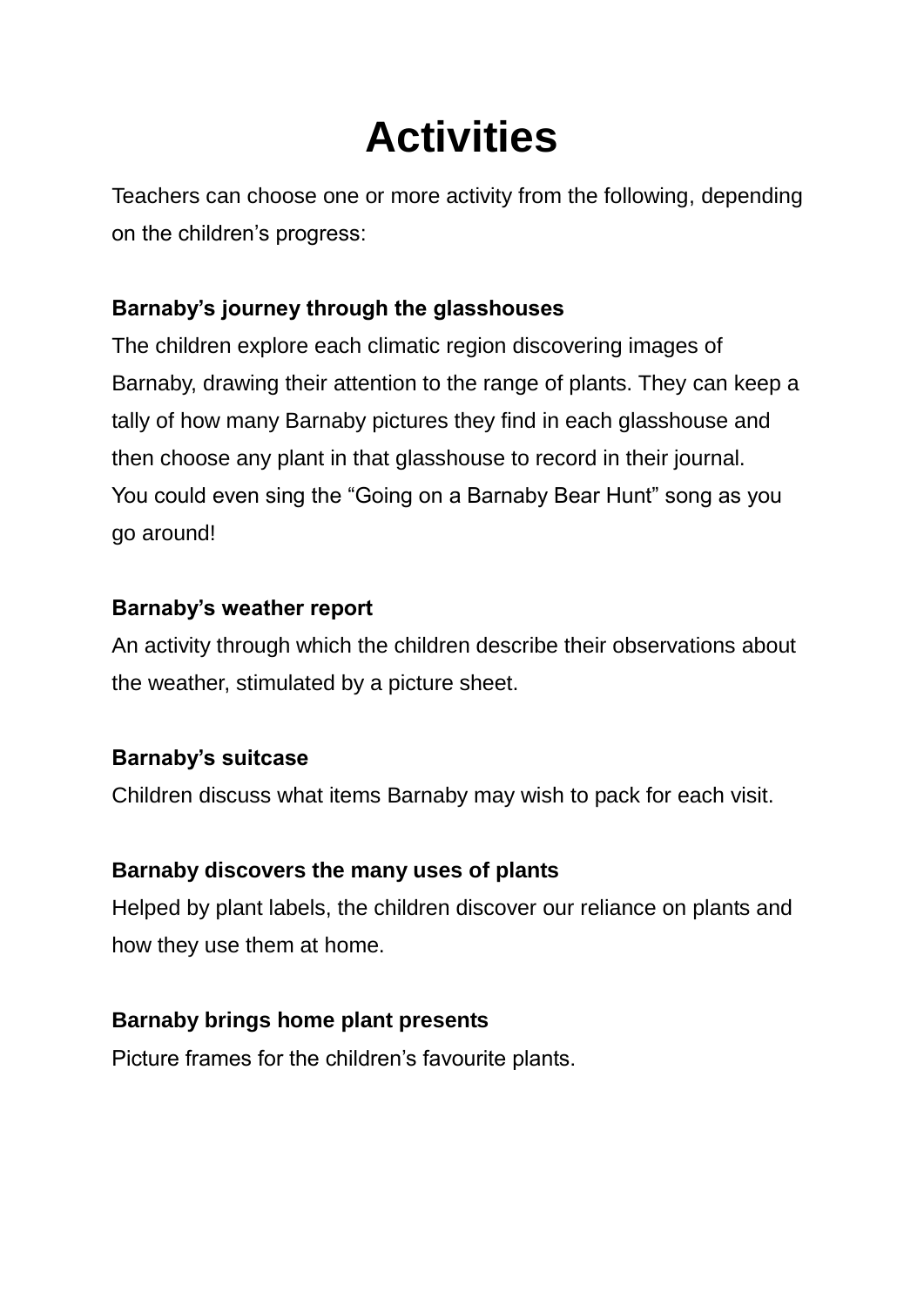# **Going on a 'Barnaby' Bear Hunt Song**

*(Sing to the tune of "Going on a Bear Hunt")* 

*Children repeat the teacher and copy the actions (in brackets)*

#### **Chorus:**

We're going on a bear hunt We're going to find Barnaby Look up, look down, look all around *(point in the different directions)* Okay? *(thumbs up)* Let's go *(march on the spot)*

Uh-oh! The Tropical Rainforest! The sticky, steamy rainforest. We can't get over it We can't get under it We'll have to go through it! Phew, woo, phew, woo *(mime wiping sweat from your brow)*

#### **Repeat Chorus (in slow voices)**

Uh-oh! The Sub-tropica! House The big, tall Sub-tropical House. We can't get over it We can't get under it We'll just have to go through it! *(Look up and when you see a tall plant, say "ooooooo")*

### **Repeat Chorus (in quiet voices)**

Uh-oh! The Mediterranean! The sunny, fruity Mediterranean. We can't get over it We can't get under it We'll just have to go through it! Crunch, munch, fruit for lunch *(mime eating fruit)*

### **Repeat Chorus (in fast voices)**

Uh-oh! The desert! The hot, dry desert. We can't get over it We can't get under it We'll just have to go through it! Spike, ouch, spike, ouch *(mime the spikes and rub arms)*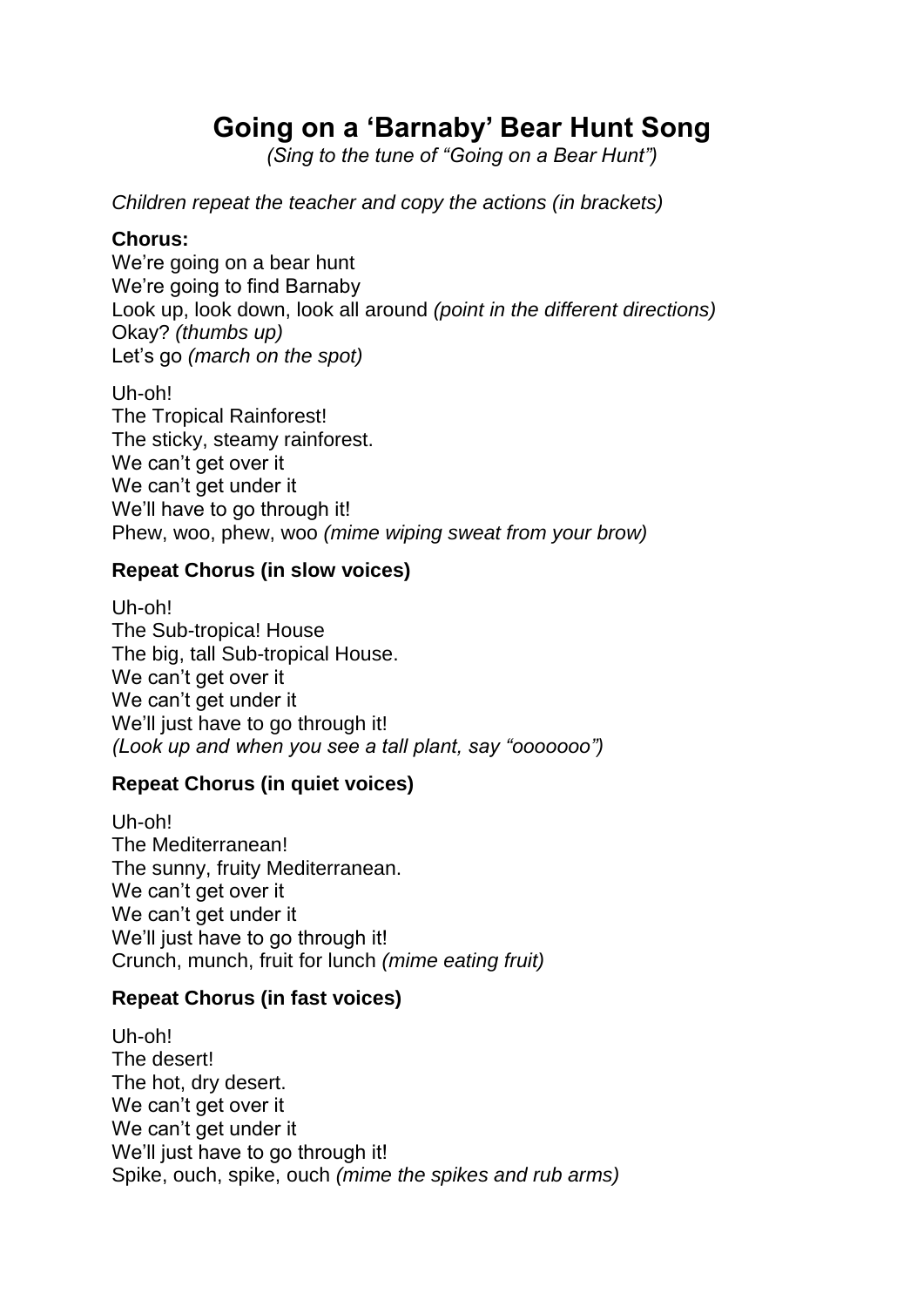Name: \_\_\_\_\_\_\_\_\_\_\_\_\_\_\_\_\_\_\_\_\_\_\_\_\_\_\_

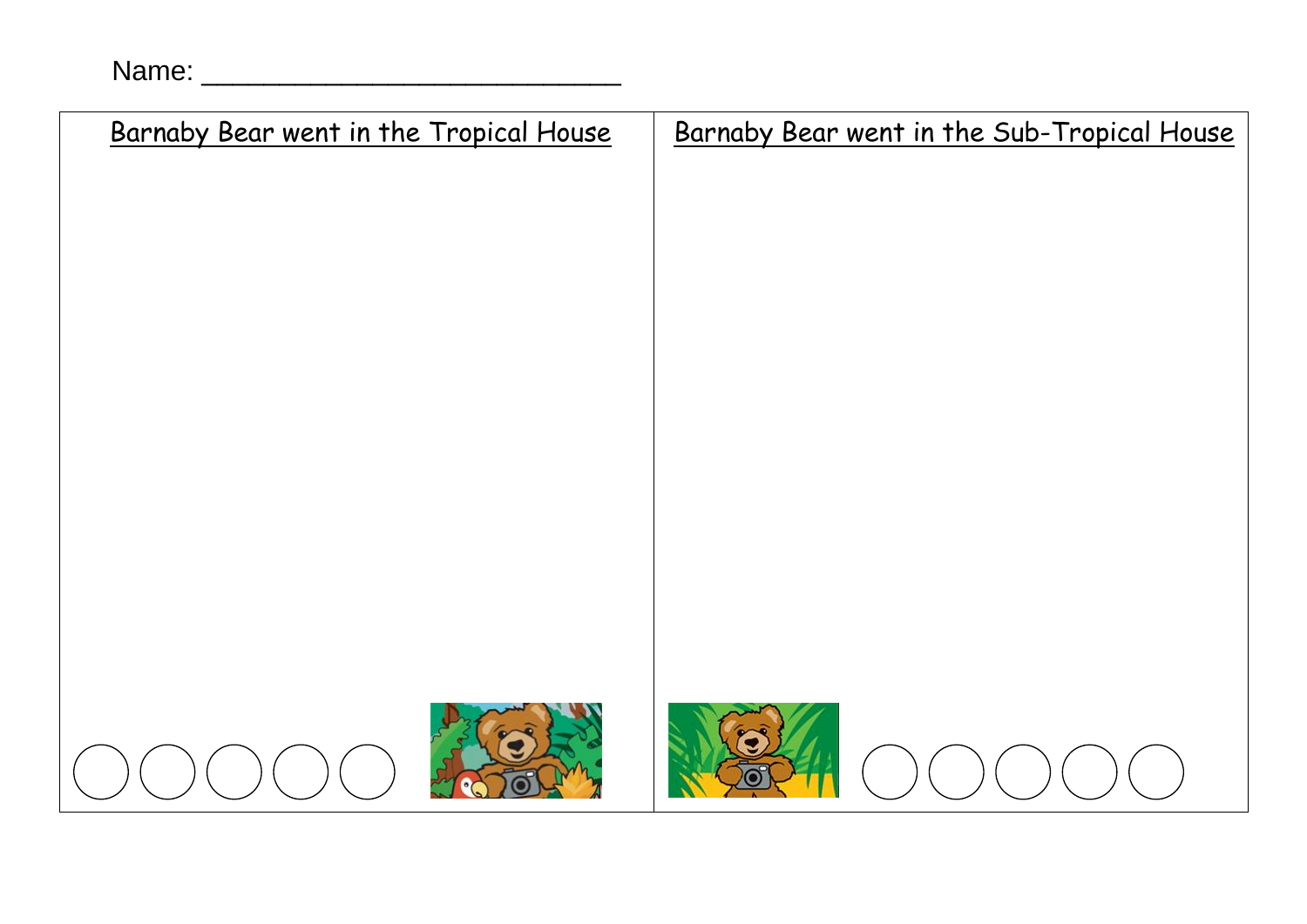| Name: |  |  |
|-------|--|--|
|       |  |  |

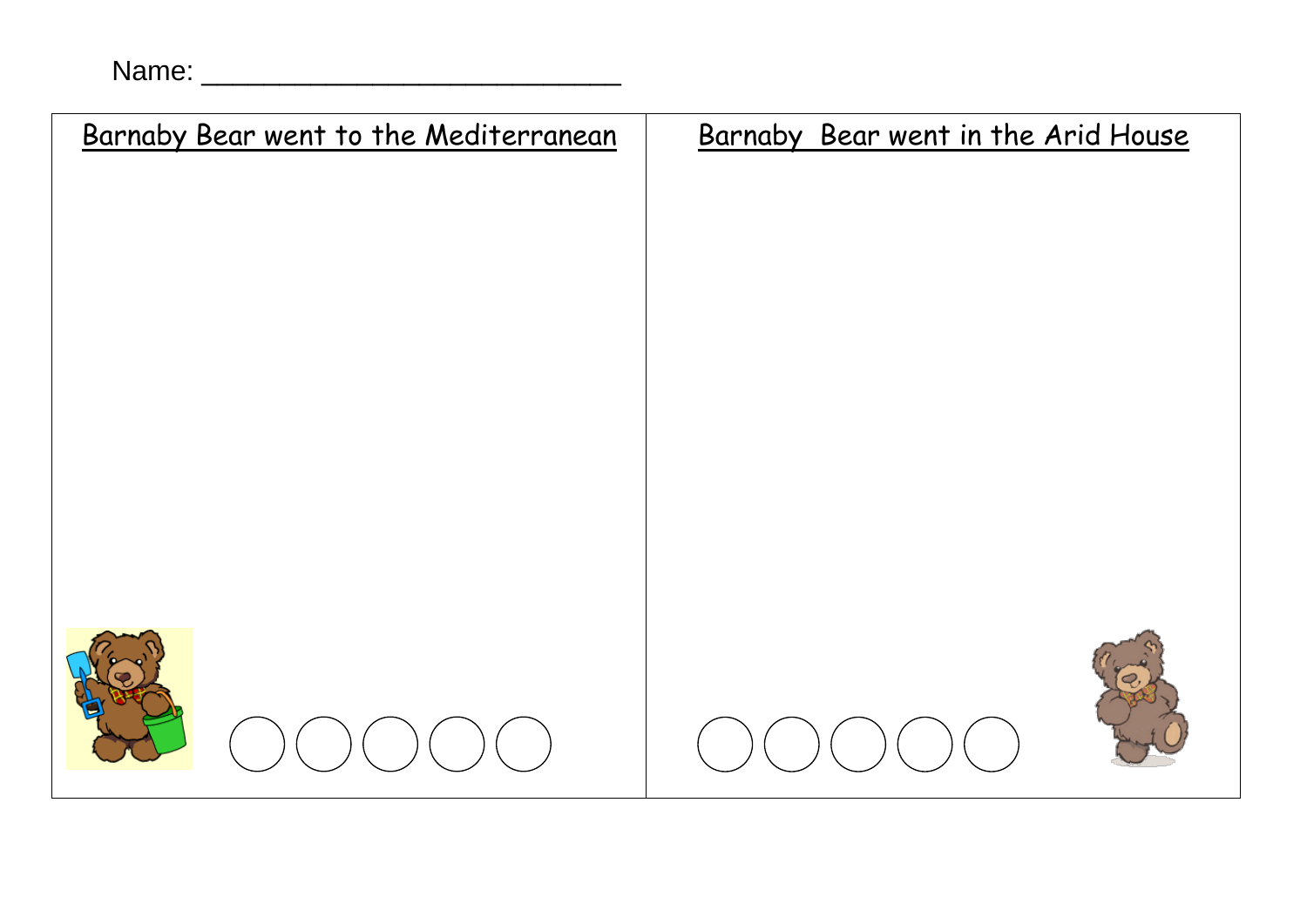| Name:    |            |                                                                                                                                                                                                                                                                                                                                                                                                                          |       |
|----------|------------|--------------------------------------------------------------------------------------------------------------------------------------------------------------------------------------------------------------------------------------------------------------------------------------------------------------------------------------------------------------------------------------------------------------------------|-------|
| warm     | hot        | $\frac{1}{\frac{1}{\sqrt{2}}}\frac{1}{\sqrt{2}}\frac{1}{\sqrt{2}}\frac{1}{\sqrt{2}}\frac{1}{\sqrt{2}}\frac{1}{\sqrt{2}}\frac{1}{\sqrt{2}}\frac{1}{\sqrt{2}}\frac{1}{\sqrt{2}}\frac{1}{\sqrt{2}}\frac{1}{\sqrt{2}}\frac{1}{\sqrt{2}}\frac{1}{\sqrt{2}}\frac{1}{\sqrt{2}}\frac{1}{\sqrt{2}}\frac{1}{\sqrt{2}}\frac{1}{\sqrt{2}}\frac{1}{\sqrt{2}}\frac{1}{\sqrt{2}}\frac{1}{\sqrt{2}}\frac{1}{\sqrt{2}}\frac{1}{$<br>sunny | cool  |
| pleasant | unpleasant | $\frac{1}{1}$<br>dry                                                                                                                                                                                                                                                                                                                                                                                                     | dark  |
| cold     | wet        | cloudy                                                                                                                                                                                                                                                                                                                                                                                                                   | shady |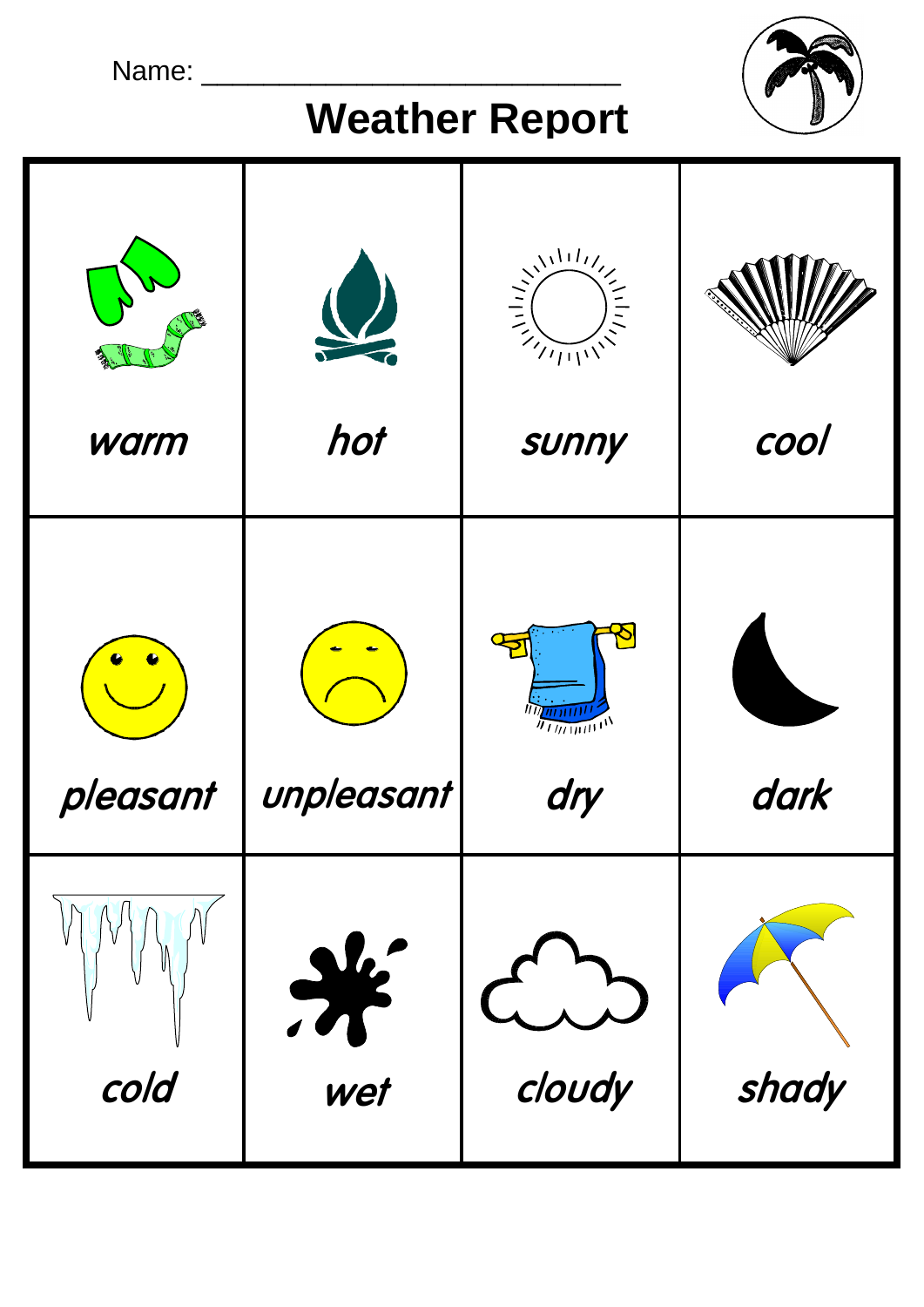# **What does Barnaby Bear® need to pack for his visit to the Arid House?**

















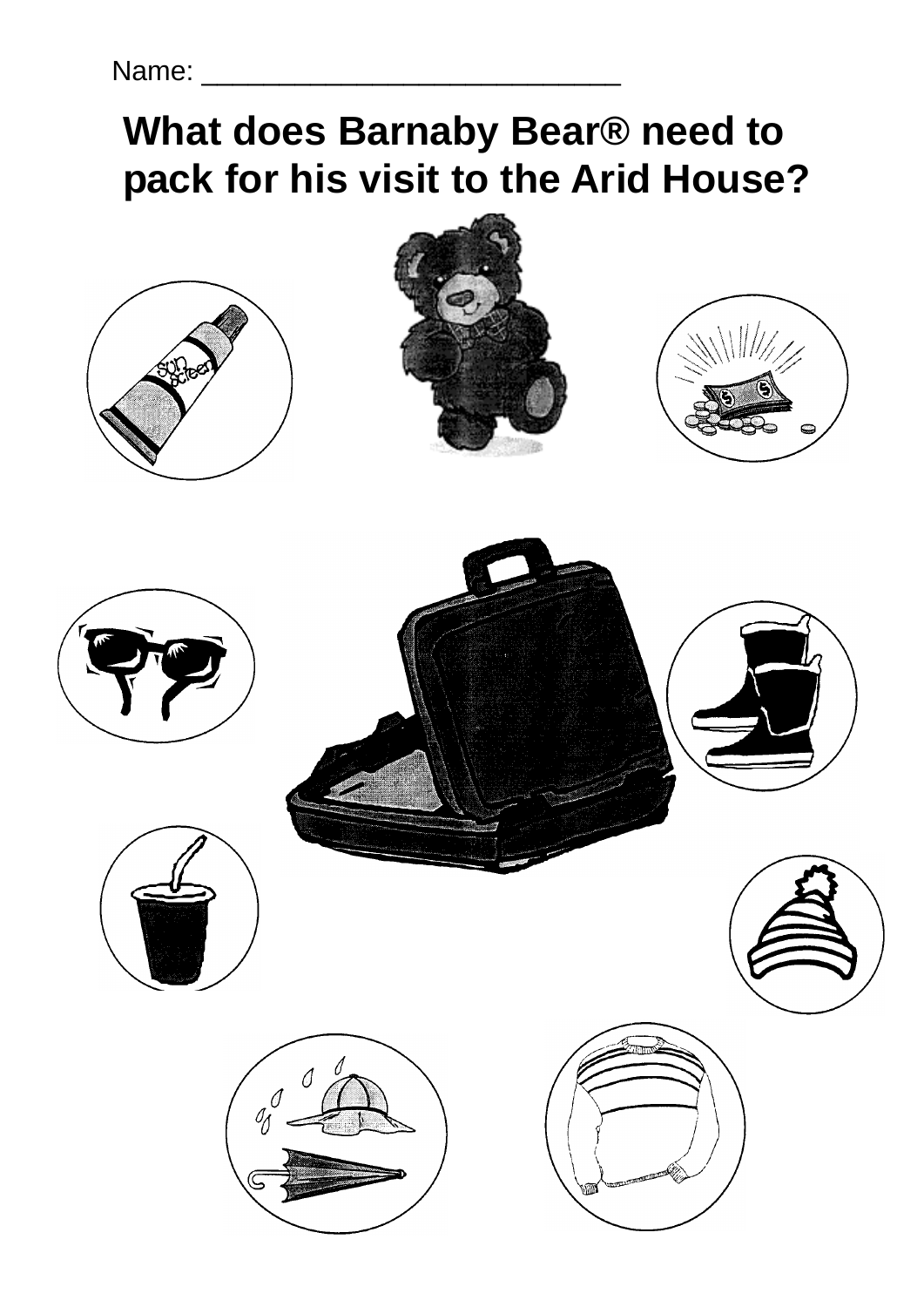Name: \_\_\_\_\_\_\_\_\_\_\_\_\_\_\_\_\_\_\_\_\_\_\_\_\_\_\_

# **What does Barnaby Bear® need to pack for his visit to the Tropical House?**

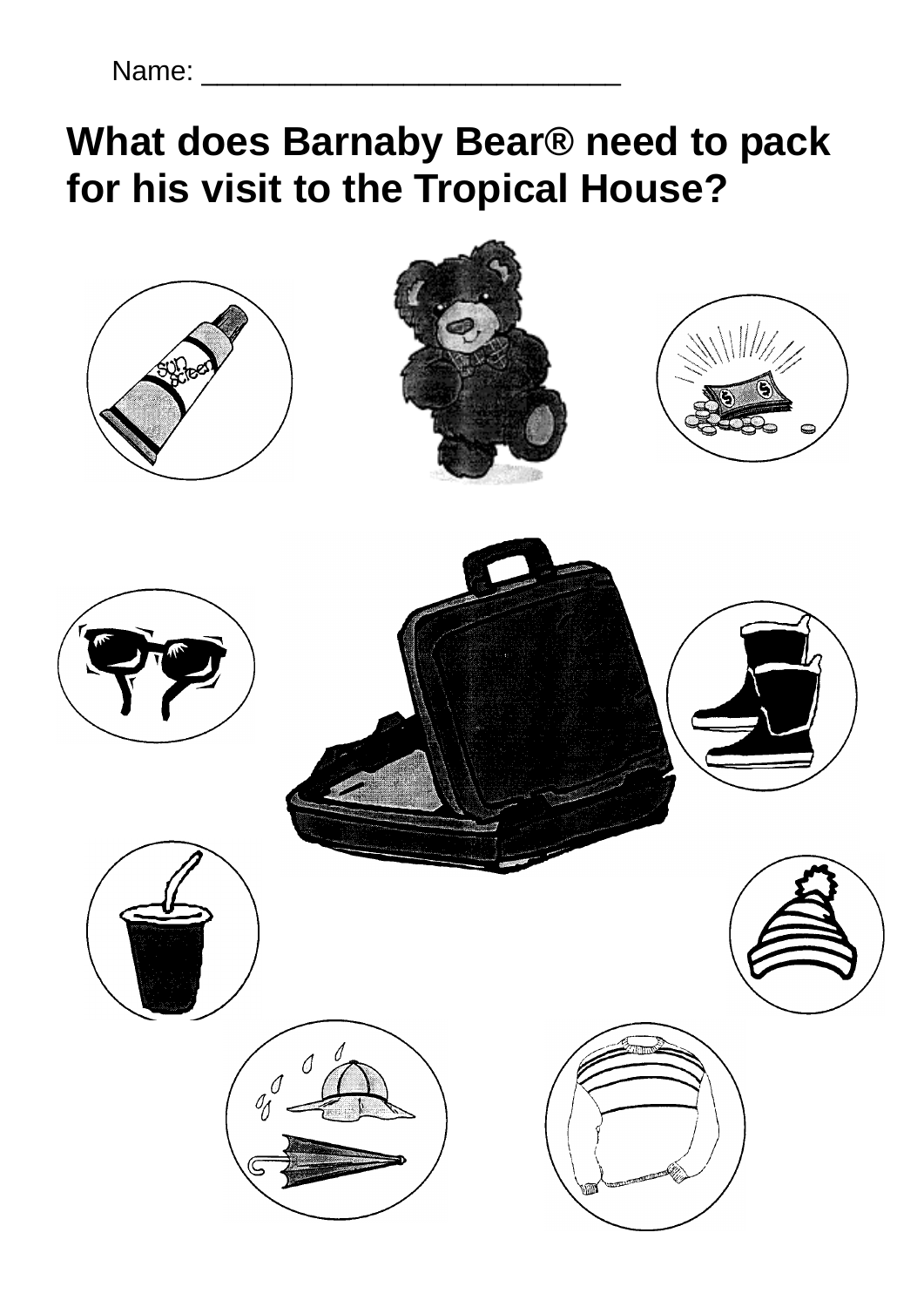**What does Barnaby Bear® need to live in the rainforest?**